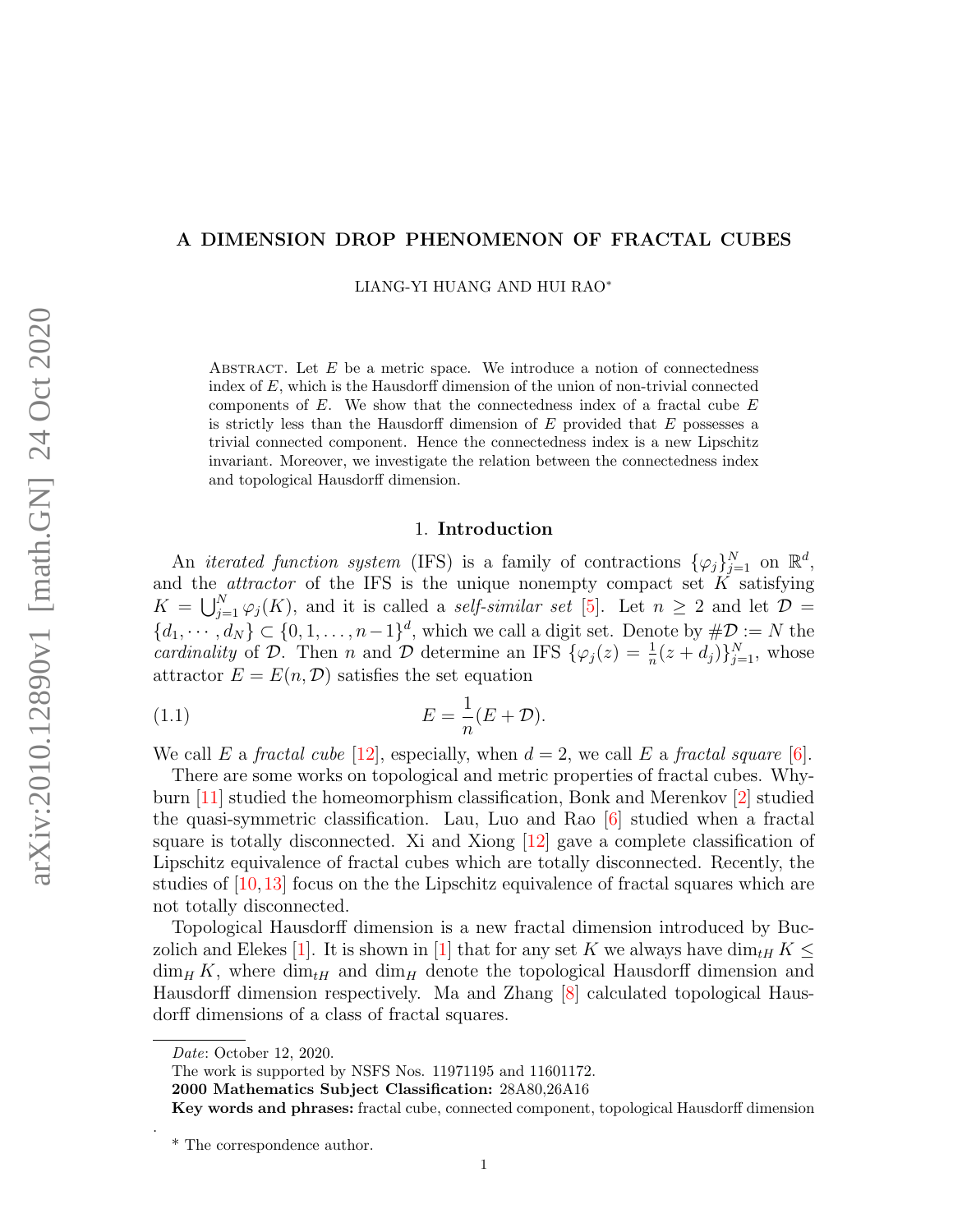Let K be a metric space. A point  $x \in K$  is called a trivial point of K if  $\{x\}$ is a connected component of K. Let  $\Lambda(K)$  be the collection of trivial points in K. Denote

(1.2) 
$$
\mathcal{I}_c(K) := \dim_H K \setminus \Lambda(K),
$$

and we call it the *connectedness index* of K. It is obvious that  $\mathcal{I}_c(K) \le \dim_H K$ . Clearly, the connectedness index is a Lipschitz invariant. The main results of the present paper are as follows.

<span id="page-1-0"></span>**Theorem 1.1.** Let  $E = E(n, \mathcal{D})$  be a d-dimensional fractal cube. If E has a trivial point, then  $\mathcal{I}_c(E) < \dim_H E$ .

However, Theorem [1.1](#page-1-0) is not valid for general self-similar sets, even if the selfsimilar sets satisfy the open set condition.

**Example 1.1.** Let  $Q = \{0\} \cup \left(\bigcup_{i=1}^{\infty}$  $_{k=0}$  $\left[\frac{1}{22k}\right]$  $\frac{1}{2^{2k+1}}, \frac{1}{2^2}$  $\frac{1}{2^{2k}}\Big]$  $\setminus$ . Observe that  $Q = \frac{Q}{4}$  $\frac{Q}{4} \cup [\frac{1}{2}$  $\frac{1}{2}$ , 1] and Q  $\frac{Q}{2} \cup Q = [0, 1]$ . Then Q is a self-similar set satisfying the equation

$$
Q = \frac{Q}{4} \cup \left(\frac{Q}{4} + \frac{1}{2}\right) \cup \left(\frac{Q}{2} + \frac{1}{2}\right).
$$

The set Q has only one trivial point, that is 0. Therefore,  $\mathcal{I}_c(Q) = \dim_H Q = 1$ . Figure [1](#page-1-1) illustrates  $Q'$ , a two dimensional generalization of  $Q$ . Similarly,  $Q'$  is a self-similar set, and the unique trivial point of  $Q'$  is 0.



<span id="page-1-1"></span>FIGURE 1. The self-similar set  $Q'$ .

Using Theorem 3.7 of [\[1\]](#page-11-7) we show the following.

<span id="page-1-2"></span>**Theorem 1.2.** For a non-empty  $\sigma$ -compact metric space K, we have  $\dim_{tH} K \leq$  $\mathcal{I}_c(K)$ .

Zhang [\[14\]](#page-11-9) asked when  $\dim_{tH} E = \dim_H E$ , where E is a fractal square. According to [\[14\]](#page-11-9), a digit set  $\mathcal D$  is called a Latin digit set, if every row and every column has the same number of elements (see Figure [2\)](#page-2-0). For a fractal square  $E = E(n, \mathcal{D})$ , Zhang showed that if  $\dim_{tH} E = \dim_H E$ , then either  $E = [0, 1] \times C$ , or  $E = C \times [0, 1]$  for some  $C \subset [0, 1]$ , or  $\mathcal D$  is a Latin digit set.

As a corollary of Theorem [1.1](#page-1-0) and Theorem [1.2,](#page-1-2) we obtain a new necessary condition for dim<sub>H</sub>  $E = \dim_{tH} E$ .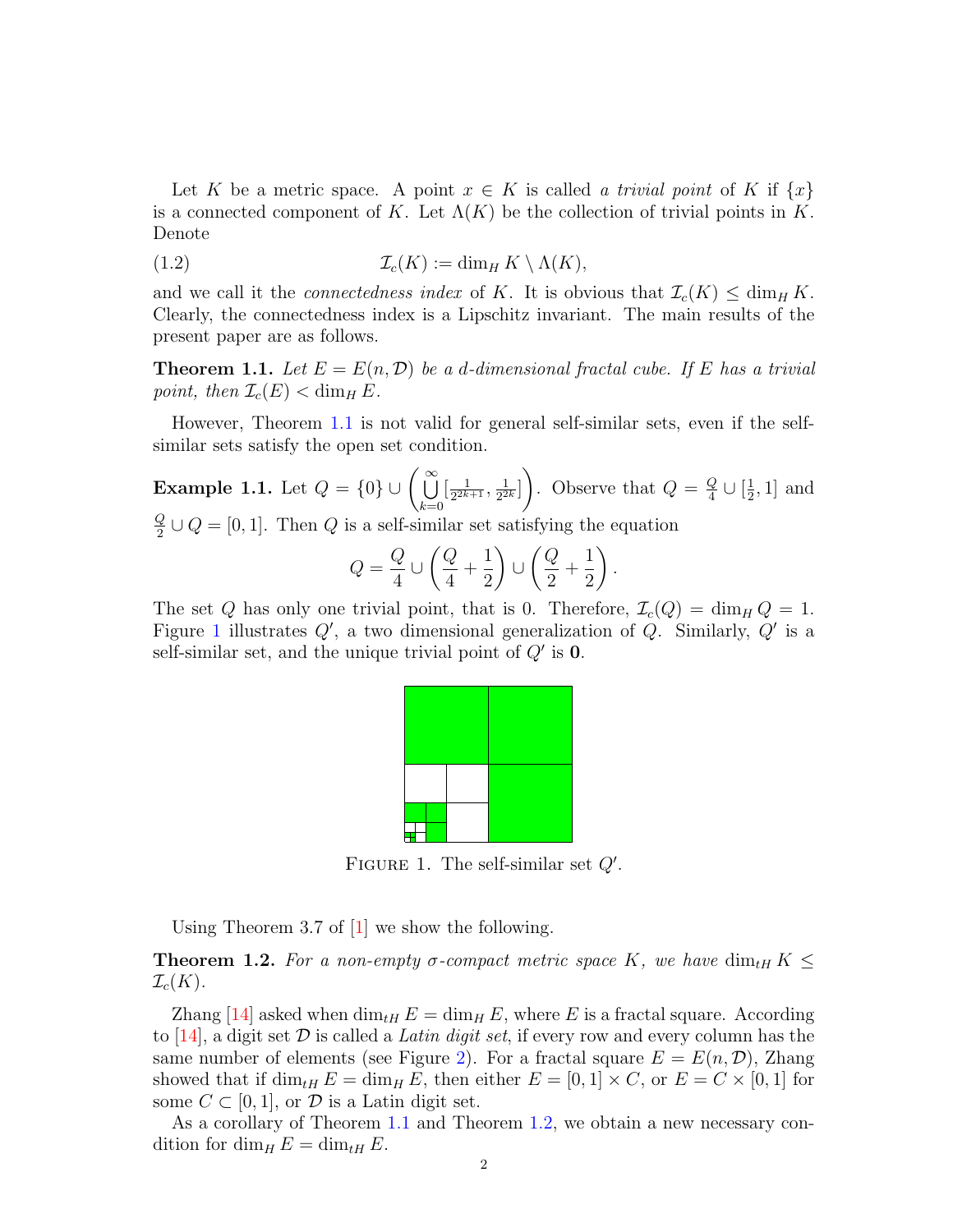

<span id="page-2-0"></span>(a) The digit set of  $L$ . (b) The Latin fractal square  $L$ .

FIGURE 2. It is shown in [\[14\]](#page-11-9) that  $\log 12 / \log 6 = \dim_{tH} L$  <  $\dim_H L = \log 24 / \log 6$ . While by Theorem [1.1](#page-1-0) and Theorem [1.2,](#page-1-2) we directly have  $\dim_{tH} L < \dim_H L$ .

**Corollary 1.1.** Let E be a d-dimensional fractal cube. If  $\dim_H E = \dim_{HH} E$ , then E has no trivial point.

Remark 1.1. Another application of Theorem [1.1](#page-1-0) is on the gap sequences of fractal cubes, a Lipschitz equivalent invariant introduced by Rao, Ruan and Yang [\[9\]](#page-11-10). For a fractal cube K, let  $\{g_m(K)\}_{m\geq 1}$  be the gap sequence. Using Theorem [3.1](#page-6-0) of the present paper, it is proved in [\[4\]](#page-11-11) that if K has trivial point, then  $\{g_m(K)\}_{m\geq 1}$  is equivalent to  $\{m^{-1/\gamma}\}_{m\geq 1}$ , where  $\gamma = \dim_H K$ .

Finally, we calculate the connectedness indexes of two fractal squares in Figure [3,](#page-2-1) and illustrate the application to Lipschitz classification.

<span id="page-2-2"></span>**Example 1.2.** Let  $K$  and  $K'$  be two fractal squares indicated by Figure [3.](#page-2-1) It is seen that  $\dim_H K = \dim_H K' = \frac{\log 14}{\log 5}$ . By Theorem 1.3 of [\[8\]](#page-11-8), one can obtain that  $\dim_{tH} K = \dim_{tH} K' = 1 + \frac{\log 2}{\log 5}$ . We will show in section 5 that

$$
\mathcal{I}_c(K) = \frac{\log(8 + \sqrt{132}/2)}{\log 5}
$$
 and  $\mathcal{I}_c(K') = \frac{\log 13}{\log 5}$ .

So  $K$  and  $K'$  are not Lipschitz equivalent.





<span id="page-2-1"></span>

```
Figure 3.
```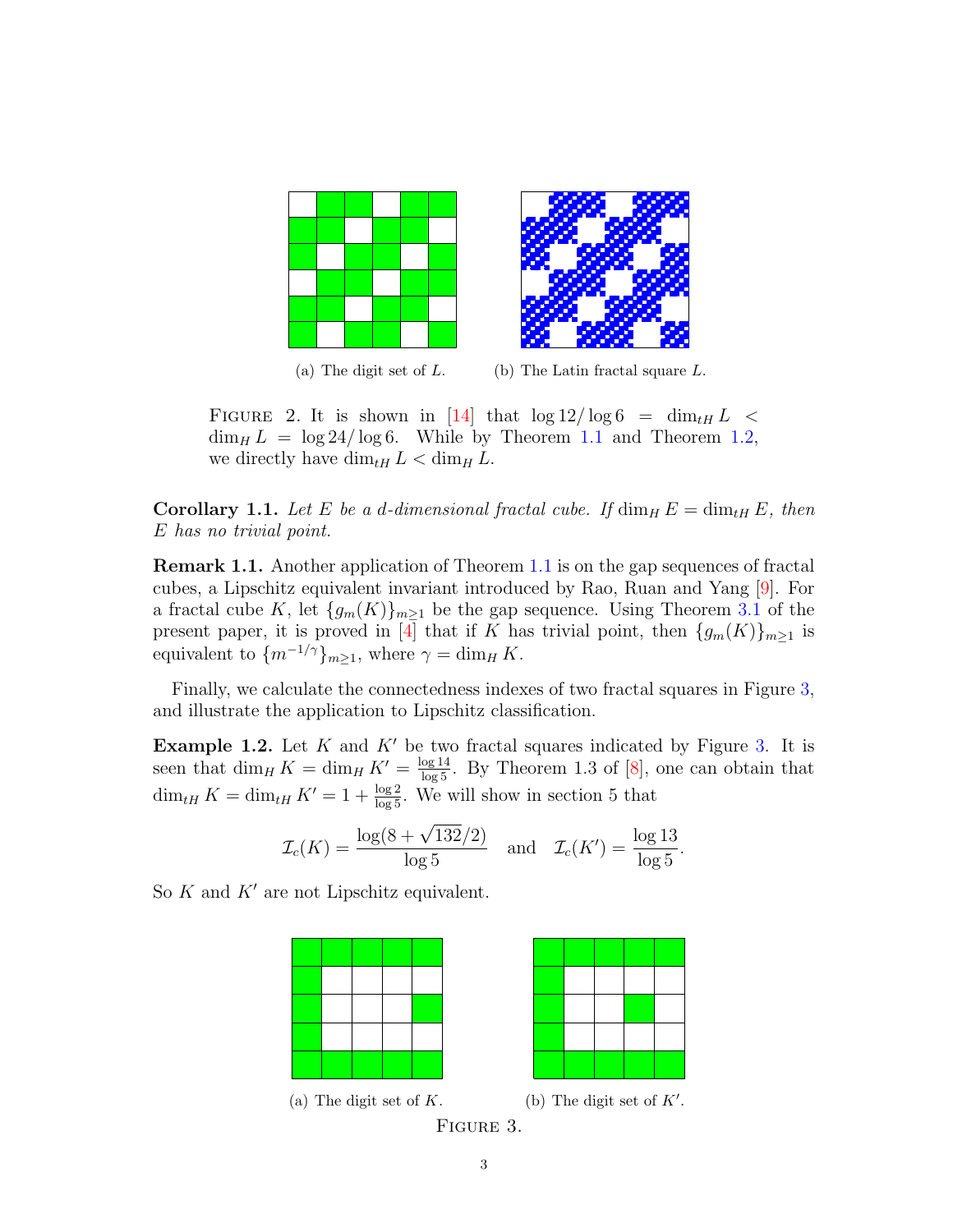This article is organized as follows. In section 2, we recall some basic facts of r-face of the polytope  $[0, 1]^d$ . In section 3, we prove Theorem [1.1.](#page-1-0) In section 4, we prove Theorem [1.2.](#page-1-2) In section 5, we give the details of Example [1.2.](#page-2-2)

# 2. Preliminaries on r-faces of  $[0, 1]^d$

We recall some notions about convex polytopes, see [\[15\]](#page-11-12). Let  $C \subset \mathbb{R}^d$  be a convex polytope, let F be a convex subset of C. The *affine hull* of F, denoted by  $aff(F)$ , is the smallest affine subspace containing  $F$ . We say  $F$  is a face of  $C$ , if any closed line segment in C with a relative interior in F has both endpoints in  $F$ .

The *dimension* of an affine subspace is defined to be the dimension of the corresponding linear vector space. The *dimension* of a face  $F$ , denoted by dim  $F$ , is the dimension of its affine hull. Moreover,  $F$  is called an  $r$ -face of  $C$ , if  $F$  is a face of  $C$ with dimension r. We take it by convention that C is a d-face of itself if dim  $C = d$ . For  $z \in C$ , a face F of C is called the *containing face* of z if z is a relative interior point of F.

Let  $e_1, \ldots, e_d$  be the canonical basis of  $\mathbb{R}^d$ . The following facts about the *r*-faces of  $[0, 1]^d$  are obvious, see Chapter 2 of [\[15\]](#page-11-12).

<span id="page-3-2"></span>**Lemma 2.1.** (i) Let  $A \cup B = \{1, ..., d\}$  be a partition with  $#A = r$ . Then the set

<span id="page-3-0"></span>(2.1) 
$$
F = \left\{ \sum_{j \in A} c_j \mathbf{e}_j; \ c_j \in [0, 1] \right\} + b
$$

is an r-face of  $[0,1]^d$  if and only if  $b \in T$ , where

<span id="page-3-1"></span>(2.2) 
$$
T := \left\{ \sum_{j \in B} \varepsilon_j e_j; \ \varepsilon_j \in \{0, 1\} \right\};
$$

(ii) For any r-face F of  $[0,1]^d$ , there exists a partition  $A \cup B = \{1,\ldots,d\}$  with  $#A = r$  such that F can be written as  $(2.1)$ .

We will call  $F_0 = \{\sum$ j∈A  $c_j \mathbf{e}_j$ ;  $c_j \in [0,1]$  a basic r-face related to the partition  $A \cup B$ . We give a partition  $B = B_0 \cup B_1$  according to b by setting

<span id="page-3-4"></span>(2.3) 
$$
B_0 = \{j \in B; \text{ the } j\text{-th coordinate of } b \text{ is } 0\},
$$

$$
B_1 = \{j \in B; \text{ the } j\text{-th coordinate of } b \text{ is } 1\}.
$$

Let  $x = \sum$ j∈A  $\alpha_j{\bf e}_j+\sum$ i∈B  $\beta_i \mathbf{e}_i \in [0, 1]^d$ , we define two projection maps as follows:

.

(2.4) 
$$
\pi_A(x) = \sum_{j \in A} \alpha_j \mathbf{e}_j, \quad \pi_B(x) = \sum_{i \in B} \beta_i \mathbf{e}_i
$$

If F is an r-face of  $[0,1]^d$ , we denote by  $\mathring{F}$  the relative interior of F.

- <span id="page-3-3"></span>**Lemma 2.2** (Chapter 2 of [\[15\]](#page-11-12)). Let  $C \subset \mathbb{R}^d$  be a polytope.
	- (i) If G and F are faces of C and  $F \subset G$ , then F is a face of G.
	- (ii) If G is a face of C, then any face of G is also a face of C.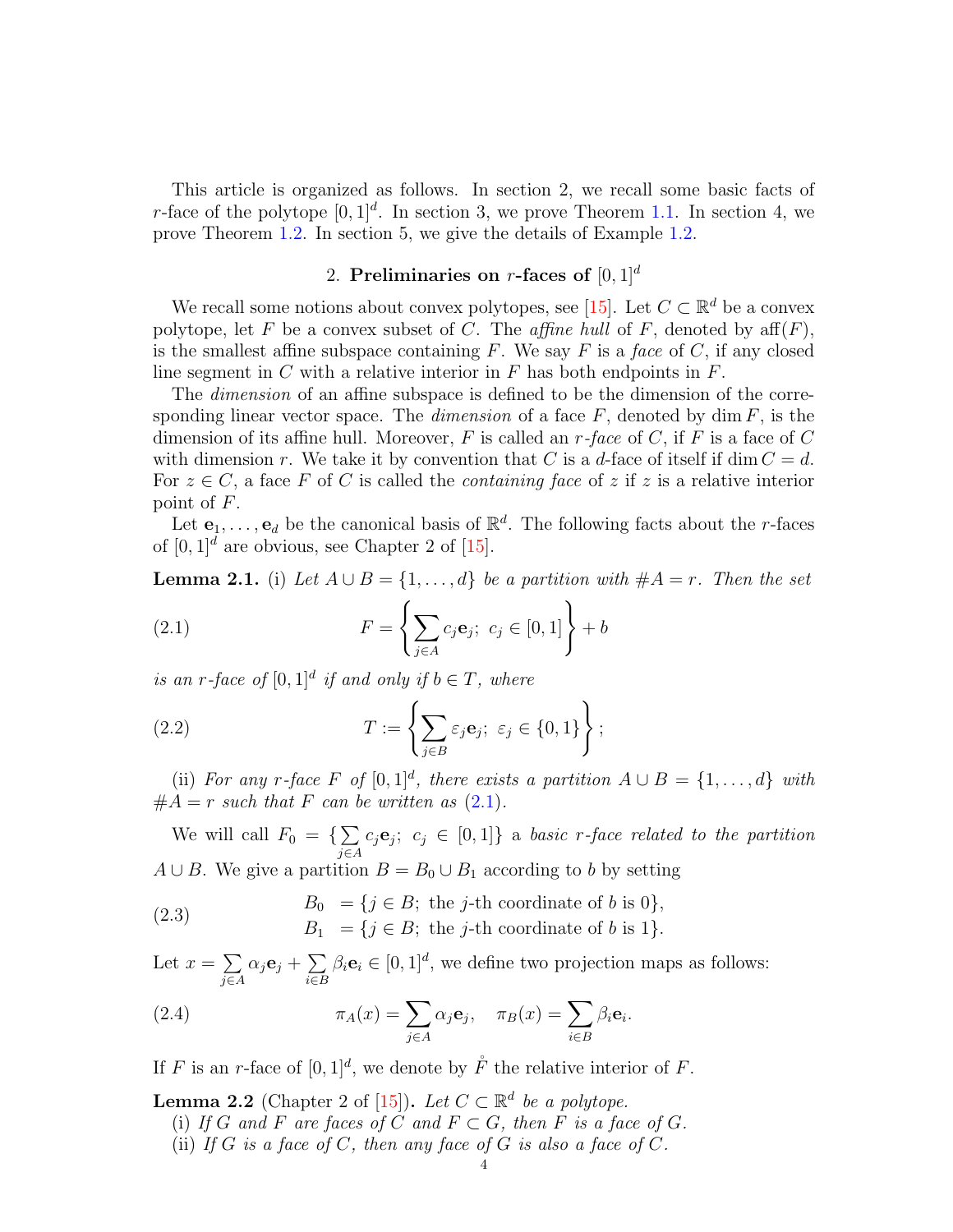The following lemma will be needed in section 3.

<span id="page-4-2"></span>**Lemma 2.3.** Let  $F = F_0 + b$  be an r-face of  $[0, 1]^d$  given by  $(2.1)$ . Let  $u \in \mathbb{Z}^d$ . Then  $\mathring{F} \cap (u + [0, 1]^d) \neq \emptyset$  if and only if  $u = b - b'$  for some  $b' \in T$ , where T is defined in  $(2.2).$  $(2.2).$ 

*Proof.* " $\Leftarrow$ ": Suppose  $b' \in T$ , then  $F - (b - b') = F_0 + b'$ , and it is an r-face of  $[0, 1]^d$ by Lemma [2.1](#page-3-2) (i). Applying a translation  $b - b'$  we see that  $F \subset (b - b') + [0, 1]^d$ , which completes the proof of the sufficiency.

" $\Rightarrow$ ": Suppose  $\mathring{F} \cap (u + [0,1]^d) \neq \emptyset$ . Let  $z_0$  be a point in the intersection and let  $F' = [0, 1]^d \cap (u + [0, 1]^d)$ . Then F' is a face of both  $[0, 1]^d$  and  $u + [0, 1]^d$ . So we have  $F \subset F'$  since F' contains  $z_0$ , a relative interior point of F. Hence F is an r-face of  $F'$  by Lemma [2.2](#page-3-3) (i). It follows that  $F - u$  is an r-face of  $F' - u$ .

Notice that F' is a face of  $u + [0, 1]^d$ , then  $F' - u$  is a face of  $[0, 1]^d$ . By Lemma [2.2](#page-3-3) (ii),  $F - u = F_0 + (b - u)$  is an r-face of  $[0, 1]^d$ . By Lemma [2.1](#page-3-2) (i) we have  $b - u \in T$ .

### 3. Trivial points of fractal cubes

Let  $\Sigma = \{1, 2, ..., N\}$ . Denote by  $\Sigma^{\infty}$  and  $\Sigma^{k}$  the sets of infinite words and words of length k over  $\Sigma$  respectively. Let  $\Sigma^* = \bigcup_{k \geq 0} \Sigma^k$  be the set of all finite words. For any  $\sigma = \sigma_1 \dots \sigma_k \in \Sigma^k$ , let  $\varphi_{\sigma} = \varphi_{\sigma_1} \circ \cdots \circ \varphi_{\sigma_k}$ .

In this section, we always assume that  $E = E(n, \mathcal{D})$  is a d-dimensional fractal cube defined in [\(1.1\)](#page-0-0) with IFS  $\{\varphi_j\}_{j\in\Sigma}$ . In the following, we always assume that

For a point  $z \in E$ , we say F is the containing face of z means that F is a face of the polytope  $[0, 1]^d$  and it is the containing face of z.

<span id="page-4-1"></span>**Lemma 3.1.** Let  $z_0 \in E$  and  $\sigma \in \Sigma^k$  for some  $k > 0$ . Let F be the containing face of  $z_0$ , let F' be the containing face of  $\varphi_{\sigma}(z_0)$ . Then either  $\varphi_{\sigma}(z_0) \in F$  or  $\dim F' \geq \dim F + 1.$ 

*Proof.* Let  $A\cup B$  be the partition in Lemma [2.1](#page-3-2) (i) which defines F. By the definition of containing face, we have  $z_0 \in \tilde{F}$ . Suppose that  $\varphi_{\sigma}(z_0) \notin F$ .

Take any point  $x \in F \setminus \{z_0\}$  and let I be the closed line segment in F such that x is an endpoint of I and  $z_0$  is a relative interior point of I. It is clear that  $\varphi_{\sigma}(I) \subset \varphi_{\sigma}([0,1]^d) \subset [0,1]^d$ . Since  $\varphi_{\sigma}(z_0) \in F'$ , we have  $\varphi_{\sigma}(I) \subset F'$ . By the arbitrary of x we deduce that  $\varphi_{\sigma}(F) \subset F'$ , hence

<span id="page-4-0"></span>(3.1) 
$$
\dim F' \ge \dim \varphi_{\sigma}(F) = \dim F.
$$

We claim that F' is not an r-face of  $[0,1]^d$ . This claim together with  $(3.1)$  imply  $\dim F' \geq \dim F + 1.$ 

Suppose on the contrary that  $F'$  is an r-face of  $[0,1]^d$ . Then there exists a partition  $A' \cup B' = \{1, ..., d\}$  such that  $F' = F'_0 + b'$ , where  $F'_0 = \{\sum$  $j\in A'$  $c_j \mathbf{e}_j$ ;  $c_j \in [0,1]$ } and  $b' \in \set{\sum}$  $j \in B'$  $\varepsilon_j \mathbf{e}_j$ ;  $\varepsilon_j \in \{0, 1\}$ . Since  $F_0$  $\frac{1}{n^k}$  + b  $\frac{\partial}{\partial n^k} + \varphi_\sigma(\mathbf{0}) = \varphi_\sigma(F) \subset F' = F'_0 + b',$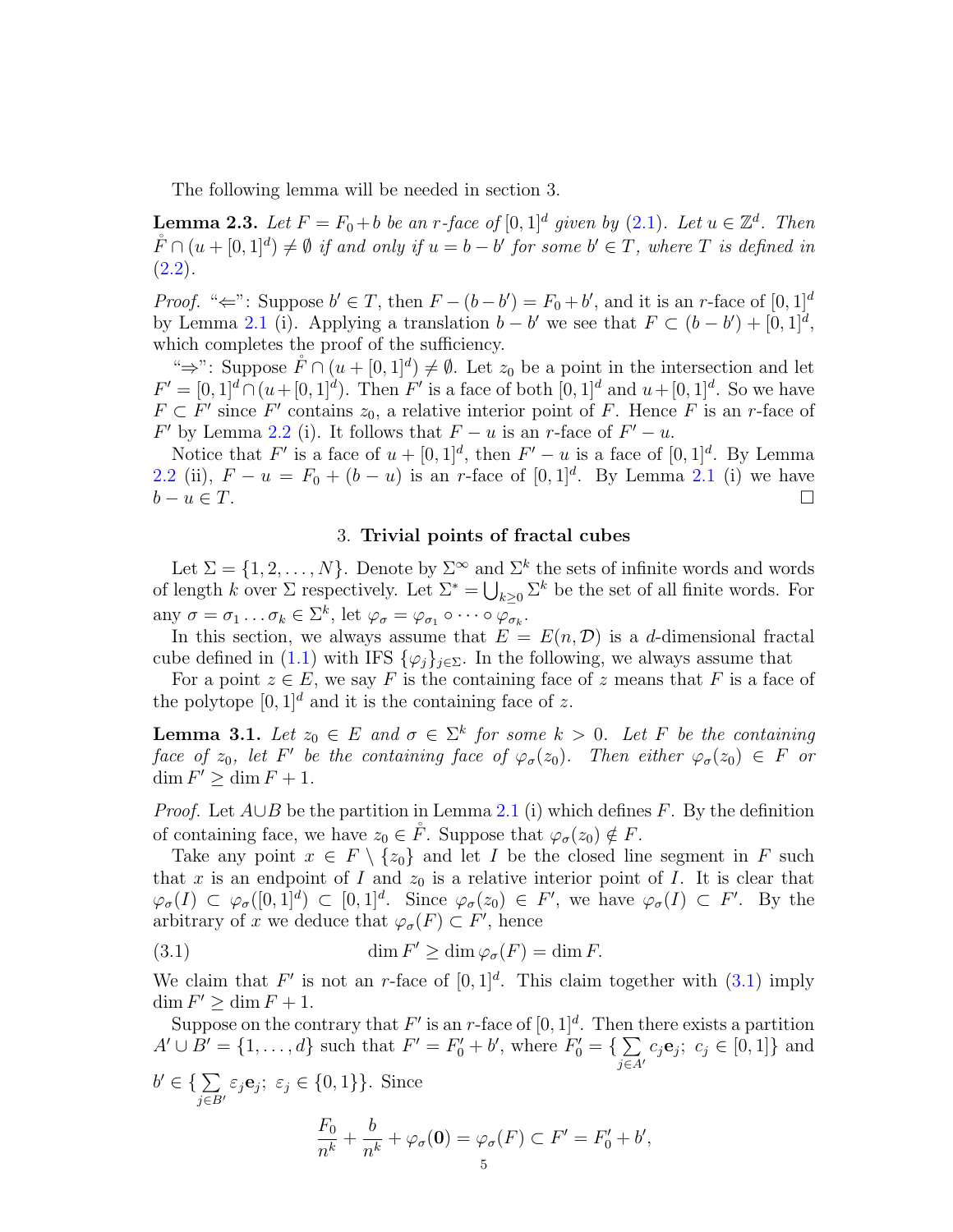we have  $F_0' = F_0$ . Hence  $A' = A$  and  $B' = B$ . It follows that

<span id="page-5-0"></span>(3.2) 
$$
b' = \pi_B(\varphi_{\sigma}(z_0)) = \frac{b}{n^k} + \pi_B(\varphi_{\sigma}(\mathbf{0})) \in T.
$$

Notice that

(3.3) 
$$
\pi_B(\varphi_\omega(\mathbf{0})) \in \left\{ \sum_{j \in B} c_j \mathbf{e}_j; \ c_j \in [0, \frac{n^k - 1}{n^k}] \right\}
$$

for any  $\omega \in \Sigma^k$ , which together with [\(3.2\)](#page-5-0) imply that  $\pi_B(\varphi_\sigma(\mathbf{0})) = \frac{(n^k-1)}{n^k}b$ . Hence  $b' = b$  and it follows that  $\varphi_{\sigma}(z_0) \in F$ , a contradiction. The claim is confirmed and the lemma is proven.

For each  $\sigma = \sigma_1 \dots \sigma_k \in \Sigma^k$ , we call  $\varphi_{\sigma}([0,1]^d) \subset E_k$  a k-th cell of  $E_k$ . Denote

(3.4) 
$$
\Sigma_{\sigma} = {\omega \in \Sigma^{k}; \pi_{A}(\varphi_{\omega}(\mathbf{0})) = \pi_{A}(\varphi_{\sigma}(\mathbf{0})) }
$$

and set

<span id="page-5-1"></span>(3.5) 
$$
H_{\sigma} = \bigcup_{\omega \in \Sigma_{\sigma}} \varphi_{\omega}([0,1]^{d}).
$$

Indeed,  $H_{\sigma}$  is the union of all k-th cells having the same projection with  $\varphi_{\sigma}([0, 1]^d)$ under  $\pi_A$ . From now on, we always assume that

(3.6)  $z_0$  is a trivial point of E and F is the containing face of  $z_0$ .

<span id="page-5-2"></span>**Lemma 3.2.** Let  $k > 0$ , fix  $\sigma \in \Sigma^k$ . If  $H_{\sigma}$  is not connected or  $H_{\sigma} \cap F = \emptyset$ , then there exists  $\omega^* \in \Sigma_{\sigma}$  such that  $\varphi_{\omega^*}(z_0) \notin F$  and it is a trivial point of E.

*Proof.* Let dim  $F = r$  and let  $A \cup B$  be the partition in Lemma [2.1](#page-3-2) (i) which defines F.

We claim that if  $H_{\sigma} \cap F \neq \emptyset$ , then there is only one k-th cell in  $H_{\sigma}$  which intersects *F*. Actually, since  $\varphi_\omega(\mathbf{0}) \in [0, \frac{n^k-1}{n^k}]^d$  for any  $\omega \in \Sigma^k$ , if  $\varphi_\omega([0,1]^d) \cap F \neq \emptyset$  for some  $\omega \in \Sigma_{\sigma}$ , then similar to the proof of Lemma [3.1](#page-4-1) we must have  $\pi_B(\varphi_\omega(\mathbf{0})) = \frac{(n^k-1)}{n^k}b$ . On the other hand,  $\pi_A(\varphi_\omega(0)) = \pi_A(\varphi_\sigma(0))$ , so  $\omega$  is unique in  $\Sigma_\sigma$ . Furthermore,  $\varphi_{\omega}(z_0) \in F$  in this scenario.

By the assumption of the lemma and the claim above, there is a connected component U of  $H_{\sigma}$  such that  $U \cap F = \emptyset$ . Let  $W = \{ \omega \in \Sigma_{\sigma}; \varphi_{\omega}([0,1]^d) \subset U \}$ . For each  $\omega \in W$ , write

$$
\pi_B(\varphi_\omega(\mathbf{0})) = \sum_{j \in B_0} \alpha_j(\omega) \mathbf{e}_j + \sum_{j \in B_1} \beta_j(\omega) \mathbf{e}_j
$$

First, we take the subset  $W' \subset W$  by

$$
W' = \left\{ \omega \in W; \sum_{j \in B_0} \alpha_j(\omega) \text{ attains the minimum} \right\}.
$$

Then we take  $\omega^* \in W'$  such that

$$
\sum_{j \in B_1} \beta_j(\omega^*) = \max \{ \sum_{\substack{j \in B_1 \\ 6}} \beta_j(\omega); \ \omega \in W' \}.
$$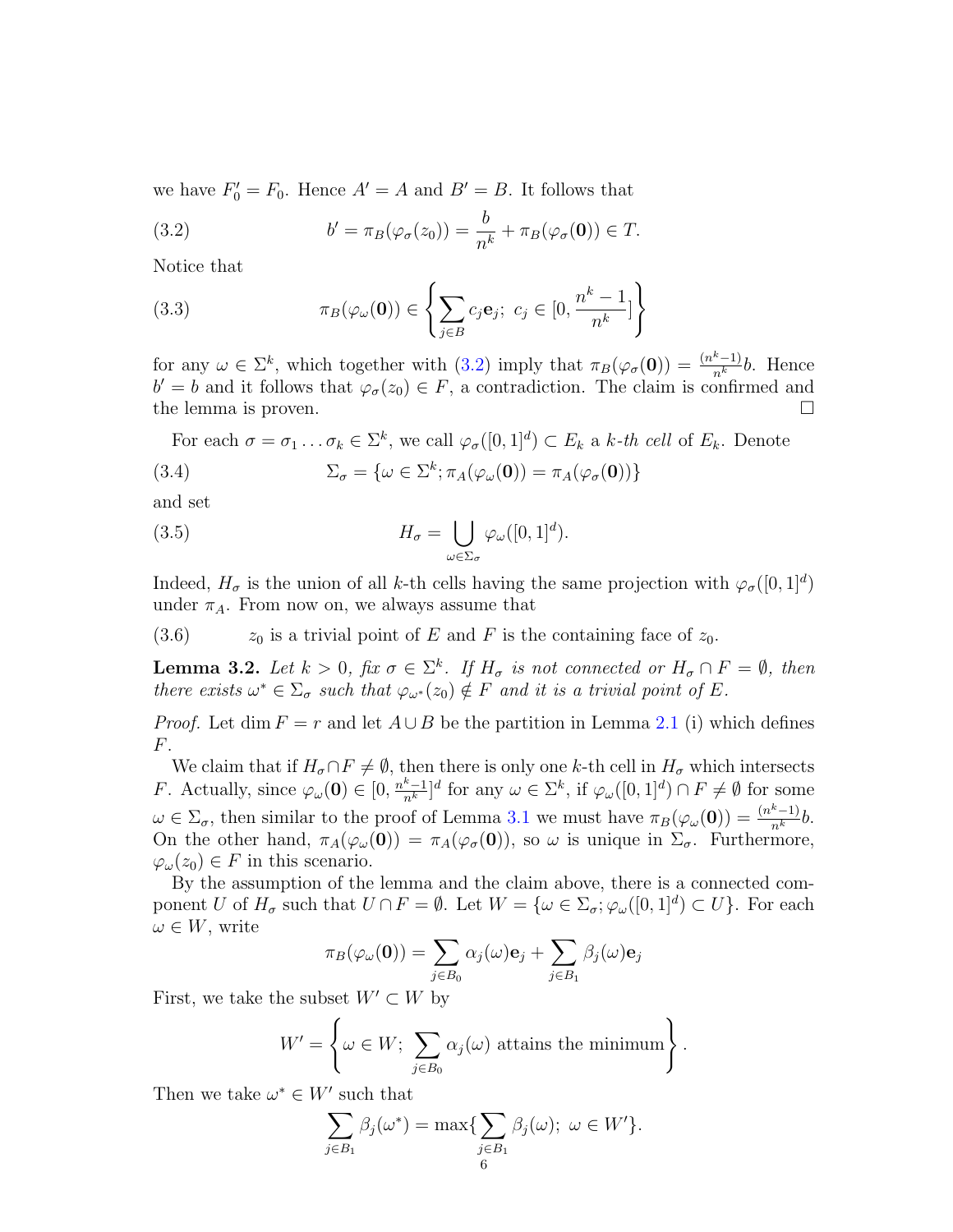Since  $U \cap F = \emptyset$ , we have  $\varphi_{\omega^*}(z_0) \notin F$ .

Let us check that  $\varphi_{\omega^*}(z_0)$  is a trivial point of E. To this end, we only need to show that

$$
(3.7) \qquad \qquad \varphi_{\omega^*}(z_0) \notin \varphi_{\omega}([0,1]^d),
$$

where  $\omega \in \Sigma^k \setminus {\{\omega^*\}}$ . Notice that  $\varphi_{\omega^*}(z_0) \in \varphi_{\omega^*}(\mathring{F})$ , it is clear that  $(3.7)$  holds for any  $\omega \notin \Sigma_{\sigma}$ . Since U is a connected component of  $H_{\sigma}$ , we see that [\(3.7\)](#page-6-1) holds for any  $\omega \notin W$ .

Now suppose  $\varphi_{\omega^*}(z_0) \in \varphi_{\omega}([0,1]^d)$  for some  $\omega \in W$ , then  $\varphi_{\omega^*}(z_0) \in \varphi_{\omega^*}([0,1]^d) \cap$  $\varphi_\omega([0,1]^d)$ . By Lemma [2.3](#page-4-2) we have

<span id="page-6-1"></span>
$$
\pi_B(\varphi_\omega(z_0)) - \pi_B(\varphi_{\omega^*}(z_0)) = \pi_B(\varphi_\omega(\mathbf{0})) - \pi_B(\varphi_{\omega^*}(\mathbf{0})) \in \frac{b-b'}{n^k},
$$

where  $b' \in T$ . By the definition of  $B_0$  and  $B_1$  in [\(2.3\)](#page-3-4), we know that the j-th coordinate of  $b - b'$  is 0 or  $-1$  if  $j \in B_0$  and is 0 or 1 if  $j \in B_1$ . According to the choosing process of  $\omega^*$ , on one hand, we have  $\Sigma$  $j \in B_0$  $(\alpha_j(\omega) - \alpha_j(\omega^*)) \geq 0$ . So  $\alpha_j(\omega) = \alpha_j(\omega^*)$  for  $j \in B_0$ , that is to say,  $\omega \in W'$ . On the other hand, since  $\omega \in W'$ , we have  $\sum$  $j \in B_1$  $(\beta_j(\omega) - \beta_j(\omega^*)) \leq 0$ , which forces that  $\beta_j(\omega) = \beta_j(\omega^*)$  for  $j \in B_1$ . Therefore,  $b = b'$  and hence  $\omega = \omega^*$ . This finishes the proof.

For  $k > 0$ , denote  $\mathcal{D}_k = \mathcal{D} + n\mathcal{D} + \cdots + n^{k-1}\mathcal{D}$ . We call  $E_k = ([0, 1]^d + \mathcal{D}_k)/n^k$ the k-th approximation of E. Clearly,  $E_k \subset E_{k-1}$  for all  $k \geq 1$  and  $E = \bigcap_{k=0}^{\infty} E_k$ . For  $\sigma = (\sigma_\ell)_{\ell \geq 1} \in \Sigma^\infty$ , we denote  $\sigma|_k = \sigma_1 \dots \sigma_k$  for  $k > 0$ . We say  $\sigma$  is a coding of a point  $x \in E$  if  $\{x\} = \bigcap_{k \geq 1} \varphi_{\sigma_1 \dots \sigma_k}(E)$ .

**Definition 3.1.** Let U be a connected component of  $E_k$ , we call U a k-th island if  $U \cap \partial [0,1]^d = \emptyset.$ 

<span id="page-6-2"></span>**Lemma 3.3.** If  $E_k$  contains a k-th island for some  $k > 0$ , then E has a trivial point.

*Proof.* Since we can regard  $E(n, \mathcal{D})$  as  $E(n^k, \mathcal{D}_k)$ , without loss of generality, we assume that  $E_1$  has an island and denote it by U. Write  $U = \bigcup_{j \in J} \varphi_j([0,1]^d)$ , where  $J \subset \Sigma$ . We call a letter  $j \in J$  a special letter. A sequence  $\sigma = (\sigma_i)_{i \geq 1} \in \Sigma^\infty$  is called a special sequence, if special letters occur infinitely many times in  $\sigma$ .

#### <span id="page-6-3"></span>Let

(3.8)  $P = \{x \in E; \text{ at least one coding of } x \text{ is a special sequence}\}.$ 

We claim that every point in P is a trivial point. Let  $z \in P$  and let  $\sigma = (\sigma_i)_{i\geq 1}$  be a coding of z such that  $\sigma$  is a special sequence. Suppose  $\sigma_k$  is a special letter, it is easy to see that  $z \in \varphi_{\sigma_1...\sigma_k}([0,1]^d) \subset \varphi_{\sigma_1...\sigma_{k-1}}(U)$  and  $\varphi_{\sigma_1...\sigma_{k-1}}(U)$  is a connected component of  $E_k$  with  $diam(\varphi_{\sigma_1...\sigma_{k-1}}(U)) \leq \sqrt{d}/n^{k-2}$ . Notice that special letters occur infinitely often in  $\sigma$ , we conclude that z is a trivial point.

<span id="page-6-0"></span>**Theorem 3.1.** Let E be a fractal cube with  $\dim \operatorname{aff}(E) = d$ . Then E has a trivial point if and only if  $E_k$  contains a k-th island for some  $k \geq 1$ .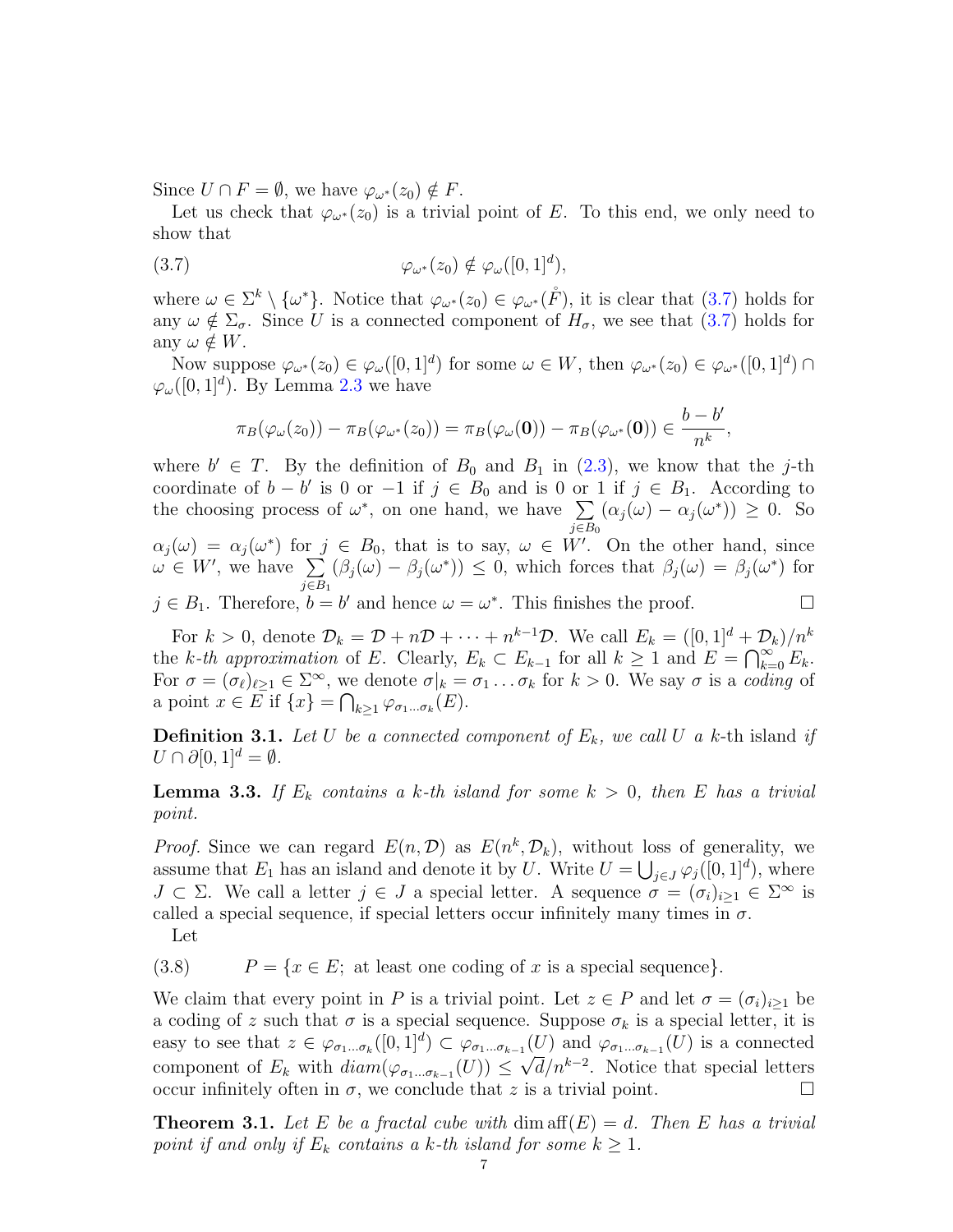*Proof.* Let  $z_0 \in E$  be a trivial point. We claim that there exists another trivial point  $z^* \in E \cap (0,1)^d$ , that is, the dimension of the containing face of  $z^*$  is d.

Suppose F is the containing face of  $z_0$  with dim  $F = r$ , where  $0 \le r \le d - 1$ . Let  $A \cup B$  be the partition in Lemma [2.1](#page-3-2) (i) which defines F. Let  $\sigma = (\sigma_{\ell})_{\ell \geq 1} \in \Sigma^{\infty}$ be a coding of  $z_0$ . Then for each  $k > 0$ ,  $z_0 \in H_{\sigma|_k} \cap F$ , where  $H_{\sigma|_k}$  is defined in  $(3.5)$ . We will show by two cases that E contains another trivial point of the form  $\varphi_{\omega}(z_0), \omega \in \Sigma^*$ , and it is not in F.

Case 1.  $H_{\sigma|_k}$  is not connected for some  $k > 0$ .

By Lemma [3.2,](#page-5-2) there exists  $\omega^* \in \Sigma_{\sigma|k}$  such that  $z_1 = \varphi_{\omega^*}(z_0) \notin F$  is a trivial point of E.

Case 2.  $H_{\sigma|_k}$  is connected for all  $k > 0$ .

Let  $p > 0$  be an integer such that  $C_p$  is the connected component of  $E_p$  containing  $z_0$  and  $diam(C_p) < \frac{1}{3}$  $\frac{1}{3}$ . It is clear that  $H_{\sigma|_p} \subset C_p$ , so we have  $diam(H_{\sigma|_p}) < \frac{1}{3}$  $\frac{1}{3}$ . Since  $dim \operatorname{aff}(E) = d$ , there exist  $j \in \Sigma$  such that

(3.9) 
$$
\varphi_j([0,1]^d) \cap F = \emptyset.
$$

We consider the set  $H_{j\sigma_1...\sigma_p}$ . Let  $\Sigma_j = \{i \in \Sigma; \pi_A(\varphi_i(\mathbf{0})) = \pi_A(\varphi_j(\mathbf{0}))\}$ . It is easy to see that  $H_{j\sigma_1...\sigma_p} = \bigcup_{i \in \Sigma_j} \varphi_i(H_{\sigma|_p}).$ 

If  $\#\Sigma_j = 1$ , then  $H_{j\sigma_1...\sigma_p} \cap F = \varphi_j(H_{\sigma|_p}) \cap F = \emptyset$ . If  $\#\Sigma_j > 1$ , we have  $\varphi_i(H_{\sigma|_p}) \cap \varphi_{i'}(H_{\sigma|_p}) = \emptyset$  for any  $i, i' \in \Sigma_j$  since  $diam(H_{\sigma|_p}) < \frac{1}{3}$  $\frac{1}{3}$ . Hence  $H_{j\sigma_1...\sigma_p}$  is not connected. So by Lemma [3.2,](#page-5-2) there exists  $\omega^* \in \Sigma_{j_{\sigma_1...\sigma_p}}$  such that  $\varphi_{\omega^*}(z_0) \notin F$ and it is a trivial point of E.

Then by Lemma [3.1,](#page-4-1) the containing face of this trivial point has dimension no less than  $r + 1$ . Inductively, we can finally obtain a trivial point  $z^*$  whose containing face is  $[0, 1]^d$ . The claim is proved.

Now suppose on the contrary that  $E_k$  contains no k-th island for all  $k \geq 1$ . We will derive a contradiction. Let  $z^* \in E \cap (0,1)^d$  be a trivial point. Let  $U_k$  be the connected component of  $E_k$  containing  $z^*$ , then we have  $U_k \cap \partial [0,1]^d \neq \emptyset$ . By the Weiestrass-Balzano property of the Hausdorff metric, there exists a subsequence  $k_i$ such that  $U_{k_j}$  converge. We denote  $U^*$  to be the limit. On one hand,  $U^*$  is connected since  $U_{k_j}$  is connected for each  $k_j$ . On the other hand,  $z^* \in U^*$  and  $U^* \cap \partial [0,1]^d \neq \emptyset$ . So  $U^*$  is a non-trivial connected component of E containing  $z^*$ , a contradiction. This together with Lemma [3.3](#page-6-2) finish the proof of the theorem.

**Proof of Theorem [1.1](#page-1-0).** First, let us assume dim aff(E) = d. Since E contains a trivial point, by Theorem [3.1,](#page-6-0) there exists  $k > 0$  such that  $E_k$  contains a k-th island. Without lose of generality, suppose  $E_1$  has an island C. Write  $C = \bigcup_{j \in J} \varphi_j([0,1]^d)$ , where  $J \subset \Sigma$ . Let P be defined as [\(3.8\)](#page-6-3). It has been proved in Lemma [3.3](#page-6-2) that every point in  $P$  is a trivial point.

We denote  $P^c = E \setminus P$ . Let  $\mathcal{D}' = \mathcal{D} \setminus \{d_j; j \in J\}$  and let E' be the fractal cube determined by n and  $\mathcal{D}'$ . It is easy to see that

$$
P^{c} = \bigcup_{k=0}^{\infty} \bigcup_{\sigma_{1}...\sigma_{k} \in \Sigma^{k}, \sigma_{k} \in J} \varphi_{\sigma_{1}...\sigma_{k}}(E') \subset \bigcup_{\sigma \in \Sigma^{*}} \varphi_{\sigma}(E').
$$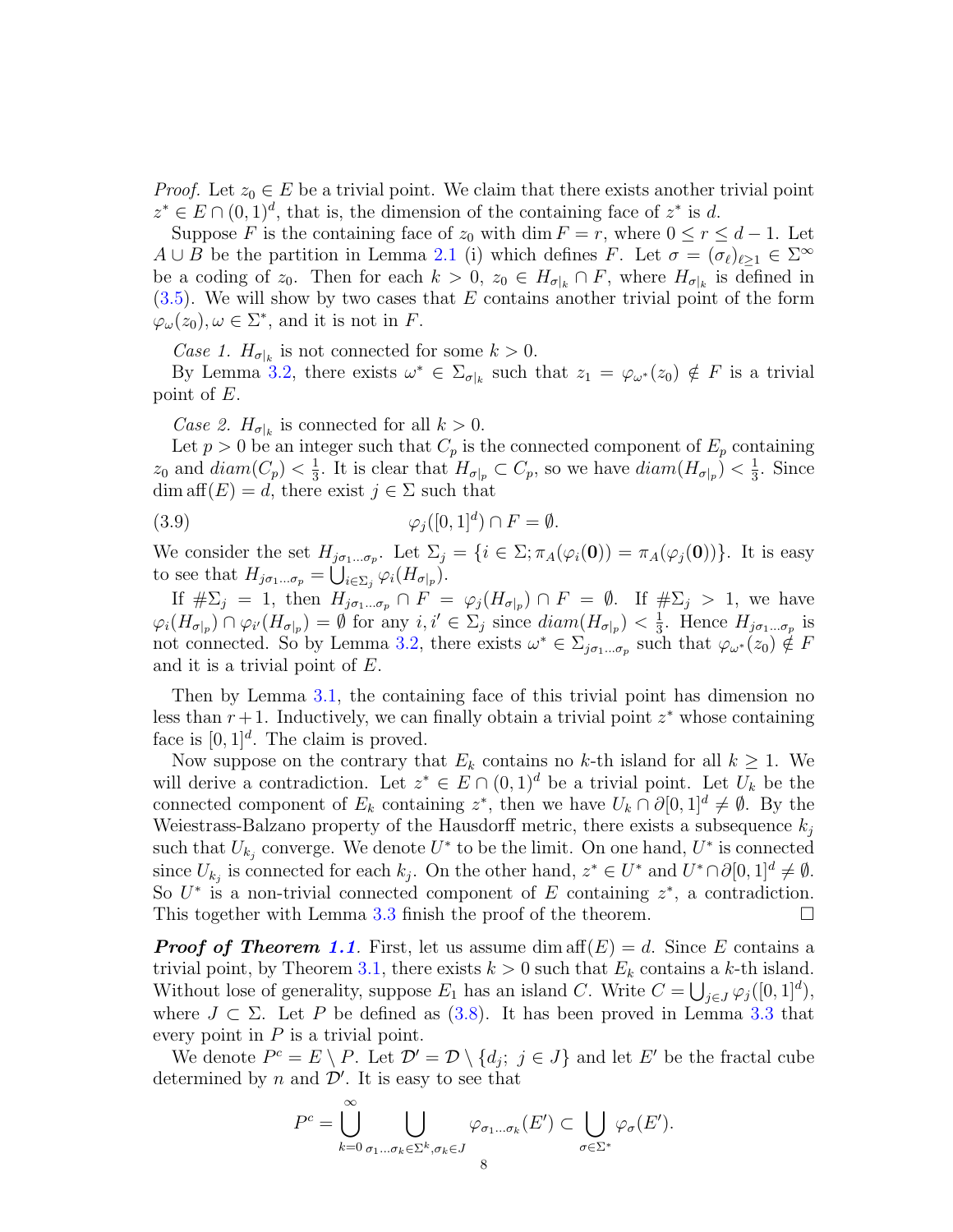Consequently,  $\dim_H P^c \leq \dim_H E' = \frac{\log \# \mathcal{D}'}{\log n} < \dim_H E$ . Notice that  $E \setminus \Lambda(E) \subset P^c$ , we have  $\mathcal{I}_c(E) = \dim_H E \setminus \Lambda(E) < \dim_H E$ .

Next, assume that dim  $\text{aff}(E) < d$ . Then there exist  $\alpha = (\alpha_1, \dots, \alpha_d) \in \mathbb{R}^d \setminus \{0\}$ and  $c \in \mathbb{R}$  such that

$$
(3.10) \t\t \langle x, \alpha \rangle = c, \quad \forall x \in E.
$$

Without loss of generality, we may assume that  $\alpha_1 \neq 0$ . Since  $\frac{x+h}{n} \in E$  for any  $x \in E$  and any  $h \in \mathcal{D}$ , we deduce that

(3.11) hh, αi = (n − 1)c.

Let  $x = (x_1, \ldots, x_d) \in \mathbb{R}^d$ , we define a map by  $\pi(x) = (x_2, \ldots, x_d)$ . Denote  $\widetilde{\mathcal{D}} =$  $\{\pi(h); h \in \mathcal{D}\}\$  and let E be the fractal cube determined by n and  $\mathcal{D}$ . Define  $g: \mathbb{R}^{d-1} \to \mathbb{R}^{d'}$  by

<span id="page-8-1"></span><span id="page-8-0"></span>
$$
g(x_2,...,x_d)=(c-\langle \pi(x),\pi(\alpha)\rangle,\pi(x)).
$$

According to [\(3.10\)](#page-8-0) and [\(3.11\)](#page-8-1), one can show that  $E = g(\widetilde{E})$ . So we have  $\mathcal{I}_c(E)$  =  $\mathcal{I}_c(E)$  and dim<sub>H</sub>  $E = \dim_H E$ .

Therefore, by the first part of the proof and induction we have  $\mathcal{I}_c(E) < \dim_H E$ . This finish the proof.

## 4. Application to topological Hausdorff dimension

The topological Hausdorff dimension is defined as follows:

**Definition 4.1** ( $\overline{1}$ ). Let X be a metric space. The topological Hausdorff dimension of X is defined as

(4.1) 
$$
\dim_{tH} X = \inf_{\mathcal{U} \text{ is a basis of } X} \left( 1 + \sup_{U \in \mathcal{U}} \dim_H \partial U \right),
$$

where  $\dim_H \partial U$  denotes the Hausdorff dimension of the boundary of U and we adopt the convention that  $dim_{tH}\emptyset = \dim_H \emptyset = -1$ .

The following theorem gives an alternative definition of the topological Hausdorff dimension.

<span id="page-8-2"></span>**Theorem 4.1** (Theorem 3.7 of [\[1\]](#page-11-7)). For a non-empty  $\sigma$ -compact metric space X, it holds that

$$
\dim_{tH} X = \min\{h; \quad \exists S \subset X \text{ such that } \dim_H S \le h - 1
$$
  
and  $X \setminus S$  is totally disconnected\}.

**Proof of Theorem [1.2](#page-1-2).** Let  $G = X \setminus \Lambda(X)$ . Clearly  $X \setminus G = \Lambda(X)$  is totally disconnected. Let  $t = \dim_{tH} G$ . By Theorem [4.1,](#page-8-2) for any  $\delta > 0$ , there exists  $S \subset G$ such that  $G \setminus S$  is totally disconnected, and

$$
\dim_H S + 1 < t + \delta.
$$

We can see that  $X \setminus S = \Lambda(X) \cup (G \setminus S)$  is also totally disconnected; for otherwise there is a connected component of E connecting a point  $x \in \Lambda(X)$  and a point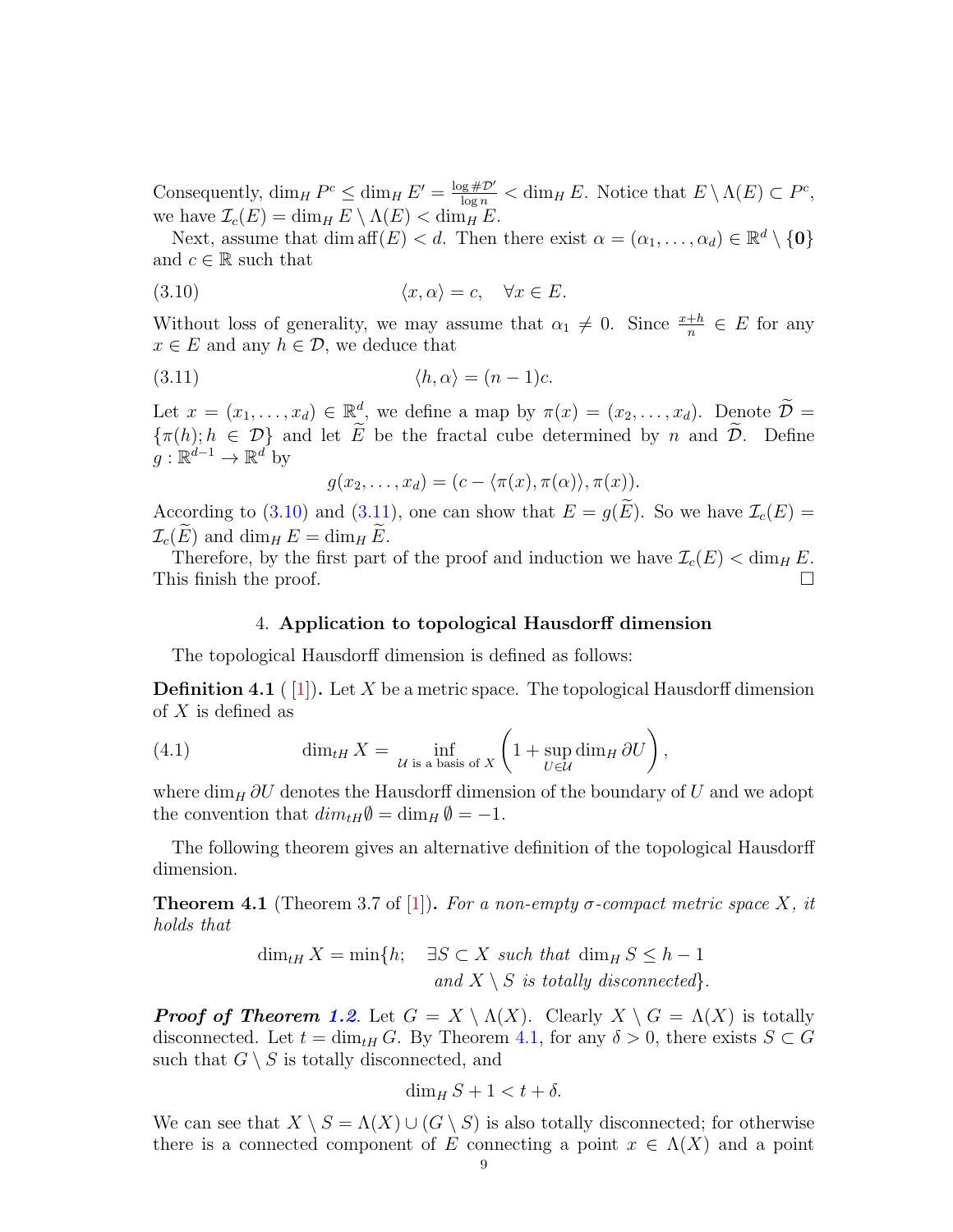$y \in G \setminus S$ . Again by Theorem [4.1,](#page-8-2)  $\dim_{tH} X \leq \dim_{H} S + 1 < t + \delta$ . Since  $\delta$  is arbitrary, we have  $\dim_{tH} X \leq \dim_{tH} G$ . Therefore,

$$
\dim_{tH} X \le \dim_{tH} G \le \dim_H G = \mathcal{I}_c(X).
$$

5. Calculation of  $\mathcal{I}_c(K)$  in Example [1.2](#page-2-2)

We identify  $\mathbb{R}^2$  with C. Let  $n = 5$ . Let  $\mathcal{D} = \{d_1, \ldots, d_{14}\}$  be the digit set illustrated in Figure [3](#page-2-1) (a), denote  $\Sigma = \{1, \ldots, 14\}$ . Let K be the fractal square determined by n and  $\mathcal{D}$ , and let  $\{\varphi_j = \frac{z+d_j}{5}\}$  $\frac{f^{4}a_j}{5}$ }<sub>j∈</sub> be the IFS of K. Denote

<span id="page-9-2"></span>(5.1)  
\n
$$
J_{XX} = \{j \in \Sigma; d_j \in \mathcal{D} \setminus \{i, 2i, 3i\}\};
$$
\n
$$
J_{XY} = \{j \in \Sigma; d_j \in \{i, 2i, 3i\}\};
$$
\n
$$
J_{YX} = \{j \in \Sigma; d_j \in \mathcal{D} \setminus \{i, 2i, 3i, 4, 4 + 4i\}\};
$$
\n
$$
J_{YY} = \{j \in \Sigma; d_j \in \{i, 2i, 3i, 4, 4 + 4i\}\},
$$

see Figure [4.](#page-9-0) Let

$$
X=\left(\bigcup_{j\in J_{XX}}\varphi_j(X)\right)\cup\left(\bigcup_{j\in J_{XY}}\varphi_j(Y)\right),\quad Y=\left(\bigcup_{j\in J_{YX}}\varphi_j(X)\right)\cup\left(\bigcup_{j\in J_{YY}}\varphi_j(Y)\right).
$$

Then X and Y are graph-directed sets (see  $[7]$ ). The directed graph G is given in Figure [5.](#page-9-1)

|                | $X \mid X \mid X \mid X \mid X$ |                     |             |                  |  |
|----------------|---------------------------------|---------------------|-------------|------------------|--|
| $\overline{Y}$ |                                 |                     |             |                  |  |
| $\overline{Y}$ |                                 |                     |             | $\boldsymbol{X}$ |  |
| $\overline{Y}$ |                                 |                     |             |                  |  |
| $\overline{X}$ | $\overline{X}$                  | $\boldsymbol{\chi}$ | $\boxed{X}$ | $\overline{X}$   |  |

<span id="page-9-0"></span>

| $X_{\cdot}$    | X | X | X | Y |
|----------------|---|---|---|---|
| $\overline{Y}$ |   |   |   |   |
| $\overline{Y}$ |   |   |   |   |
| $\overline{Y}$ |   |   |   |   |
| $\overline{X}$ | X | X | X | Y |

 $\Box$ 

(a) The first iteration of  $X$ . (b) The first iteration of Y. FIGURE 4.



<span id="page-9-1"></span>FIGURE 5. The directed graph G. Each  $d \in J_{XY}$  defined an edge from X to Y, and the corresponding map of this edge is  $(z + d)/5$ . The same hold for  $J_{XX}$ ,  $J_{YX}$  and  $J_{YY}$ .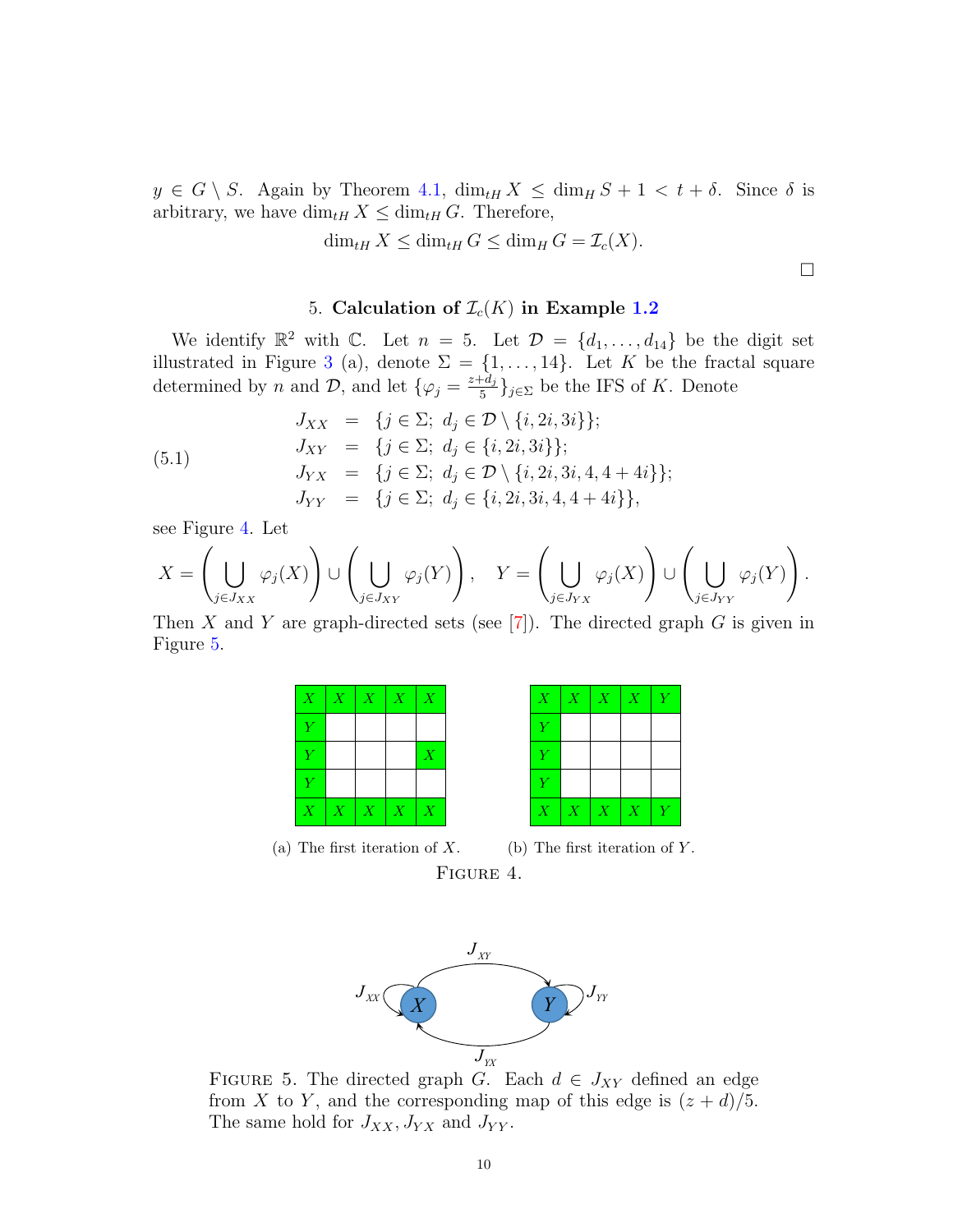For each  $\ell > 0$ , let  $J_{YX}^{(\ell)}$  be the collection of paths with length  $\ell$  which start from Y and end at X in the graph G. Similarly, we can define  $J_{XX}^{(\ell)}, J_{XY}^{(\ell)}$  and  $J_{YY}^{(\ell)}$ . Let  $K_{\ell} = \bigcup$  $\sigma{\in}\Sigma^\ell$  $\varphi_{\sigma}([0,1]^2)$  and  $Y_{\ell} = \bigcup$  $\sigma \in J_{YX}^{(\ell)} \cup J_{YY}^{(\ell)}$  $\varphi_{\sigma}([0,1]^2)$  be the be the  $\ell$ -th approximations of K and Y respectively. Then  $K = \bigcap$  $K_{\ell}$  and  $Y = \bigcap$  $Y_\ell.$ 

 $_{\ell>0}$  $\ell > 0$ 

<span id="page-10-2"></span>**Lemma 5.1.** Let C be the connected component of K containing 0. Then (i)  $C = Y;$ 

(ii) for any non-trivial connected component  $C' \neq C$  of K, there exists  $\omega \in \Sigma^*$ such that  $C' = \varphi_\omega(C)$ .

*Proof.* (i) Let  $C_{\ell}$  be the connected component of  $K_{\ell}$  containing 0. We only need to show that  $C_\ell = Y_\ell$  for all  $\ell > 0$ . Now we define a label map h on the cells in  $C_\ell$  as follows. We set  $h(\sigma_1 \dots \sigma_\ell) = X$  if there exists  $\omega_1 \dots \omega_\ell \in \Sigma^\ell$  such that

<span id="page-10-1"></span>(5.2) 
$$
\varphi_{\omega_1...\omega_\ell}([0,1]^2) = \varphi_{\sigma_1...\sigma_\ell}([0,1]^2) + \frac{1}{n^\ell} \in C_\ell,
$$

otherwise set  $h(\sigma_1 \dots \sigma_\ell) = Y$ . We will prove by induction that

(5.3) 
$$
\sigma_1 \dots \sigma_\ell \in \begin{cases} J_{YX}^{(\ell)}, & \text{if } h(\sigma_1 \dots \sigma_\ell) = X, \\ J_{YY}^{(\ell)}, & \text{if } h(\sigma_1 \dots \sigma_\ell) = Y. \end{cases}
$$

<span id="page-10-0"></span>For  $\ell = 1$ , [\(5.3\)](#page-10-0) holds by [\(5.1\)](#page-9-2). Assume that (5.3) holds for  $\ell$ .

Case 1.  $h(\sigma_1 \dots \sigma_\ell) = X$ .

In this case, [\(5.2\)](#page-10-1) holds, which means that the right neighbor of  $\varphi_{\sigma_1...\sigma_\ell}([0,1]^2)$ belongs to  $C_{\ell}$ . If  $h(\sigma_1 \ldots \sigma_{\ell} \sigma_{\ell+1}) = X$ , then the right neighbor of  $\varphi_{\sigma_1 \ldots \sigma_{\ell} \sigma_{\ell+1}}([0, 1]^2)$ belongs to  $C_{\ell+1}$  and we have  $\sigma_{\ell+1} \in J_{XX}$ . Hence  $\sigma_1 \dots \sigma_\ell \sigma_{\ell+1} \in J_{YX}^{(\ell+1)}$ . Similarly, if  $h(\sigma_1 \dots \sigma_\ell \sigma_{\ell+1}) = Y$ , then  $\sigma_{\ell+1} \in J_{XY}$  and  $\sigma_1 \dots \sigma_\ell \sigma_{\ell+1} \in J_{YY}^{(\ell+1)}$ .

Case 2.  $h(\sigma_1 \dots \sigma_\ell) = Y$ .

In this case, the right neighbor of  $\varphi_{\sigma_1...\sigma_\ell}([0,1]^2)$  is not contained in  $C_\ell$ . By a similar argument as *Case 1*, we have  $\sigma_1 \dots \sigma_\ell \sigma_{\ell+1} \in J_{YX}^{(\ell+1)}$  if  $h(\sigma_1 \dots \sigma_\ell \sigma_{\ell+1}) = X$ , and  $\sigma_1 \dots \sigma_\ell \sigma_{\ell+1} \in J_{YY}^{(\ell+1)}$  if  $h(\sigma_1 \dots \sigma_\ell \sigma_{\ell+1}) = Y$ .

Therefore, [\(5.3\)](#page-10-0) holds for  $\ell + 1$ . Clearly, (5.3) implies that  $C_{\ell} = Y_{\ell}$ . Statement (i) is proved.

(ii) Notice that  $\varphi_i(K) \cap \varphi_j(K) \subset C$  for each  $i, j \in \Sigma$  with  $i \neq j$ . Let C' be a non-trivial connected component of K. Let  $\omega$  be the longest word in  $\Sigma^*$  such that  $C' \subset \varphi_\omega(K)$ . Then  $\varphi_\omega^{-1}(C') \subset K$  and there exists  $i, j \in \Sigma$  such that  $\varphi_\omega^{-1}(C') \cap$  $\varphi_i(K) \cap \varphi_j(K) \neq \emptyset$ . It follows that  $\varphi_\omega^{-1}(C') \subset C$ , hence  $C' \subset \varphi_\omega(C)$ . Since  $C'$  is a connected component, we have  $C' = \varphi_\omega(C)$ . Statement (ii) is proved.

By Lemma [5.1](#page-10-2) we have  $\mathcal{I}_c(K) = \dim_H C = \dim_H Y = \frac{\log \lambda}{\log 5}$ , where  $\lambda =$  $16+\sqrt{132}$ 2 is the maximal eigenvalue of the matrix  $\begin{bmatrix} 11 & 8 \\ 3 & 5 \end{bmatrix}$ . Let  $K'$  be the fractal square in Example [1.2.](#page-2-2) It is obvious that  $\mathcal{I}_c(K') = \frac{\log 13}{\log 5}$ .